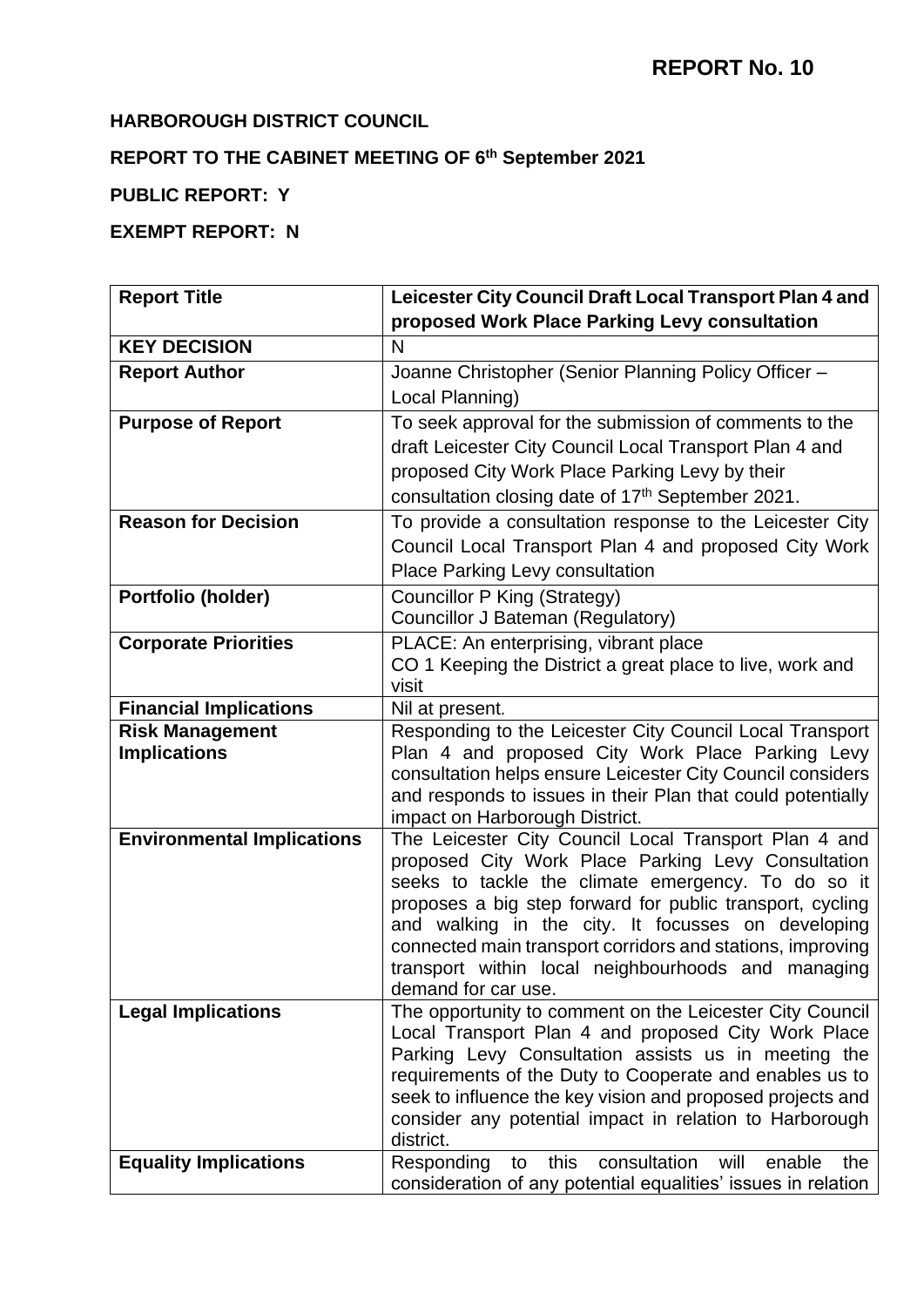|                                     | to the Leicester City Council Local Transport Plan 4 and<br>proposed City Work Place Parking Levy Consultation.                                                                                                  |
|-------------------------------------|------------------------------------------------------------------------------------------------------------------------------------------------------------------------------------------------------------------|
| <b>Data Protection Implications</b> | Comments submitted to the Leicester City Council Local                                                                                                                                                           |
|                                     | Transport Plan 4 and proposed City Work Place Parking                                                                                                                                                            |
|                                     | Levy Consultation will be publicly available and feed into                                                                                                                                                       |
|                                     | development of the documents.                                                                                                                                                                                    |
| <b>Consultation</b>                 | Members' views on the Leicester City Council Local<br>Transport Plan 4 and proposed City Work Place Parking<br>Levy Consultation have been sought however<br>no<br>comments were received by the deadline given. |
| <b>Options</b>                      | Not responding to Leicester City Council Local Transport                                                                                                                                                         |
|                                     | Plan 4 and proposed City Work Place Parking Levy                                                                                                                                                                 |
|                                     | Consultation - The views of the Council would not be                                                                                                                                                             |
|                                     | known to Leicester City Council. There are not considered                                                                                                                                                        |
|                                     | to be any appropriate alternative options.                                                                                                                                                                       |
| <b>Background Papers</b>            | Consultation<br>documents can<br>be<br>here:<br>viewed                                                                                                                                                           |
|                                     | https://consultations.leicester.gov.uk/communications/ltp4                                                                                                                                                       |
|                                     |                                                                                                                                                                                                                  |
| <b>Recommendation</b>               | 1. That Cabinet approve the submission of the                                                                                                                                                                    |
|                                     | consultation response (Appendix A) to<br>the                                                                                                                                                                     |
|                                     | Leicester City Council Local Transport Plan 4 and                                                                                                                                                                |
|                                     | City Work Place<br><b>Parking</b><br>proposed<br>Levy                                                                                                                                                            |
|                                     | <b>Consultation.</b>                                                                                                                                                                                             |

### **1. Introduction**

- 1.1 Leicester City Council are currently consulting on the Leicester City Council Local Transport Plan 4 and proposed City Work Place Parking Levy. The deadline for responding is Friday 17<sup>th</sup> September 2021.
- 1.2 The suggested consultation response (Appendix A) focuses on the key issues and consideration of the potential impacts on Harborough District.

### **2. Key Facts**

### The Leicester Transport Plan 4 consultation

- 2.1 Leicester City Council are preparing a new Local Transport Plan 4. A Local Transport Plan (LTP) is a statutory requirement of a transport authority, and it will support the wider Leicester City Local Plan that is currently being drafted. The previous LTP dates from 2011. Ten years on from then, the context has changed with a focus on the climate emergency, and a commitment to improve air quality and improve the health of the community following the impact of the Covid-19 pandemic.
- 2.2 The LTP4 sets out a new vision for transport in Leicester: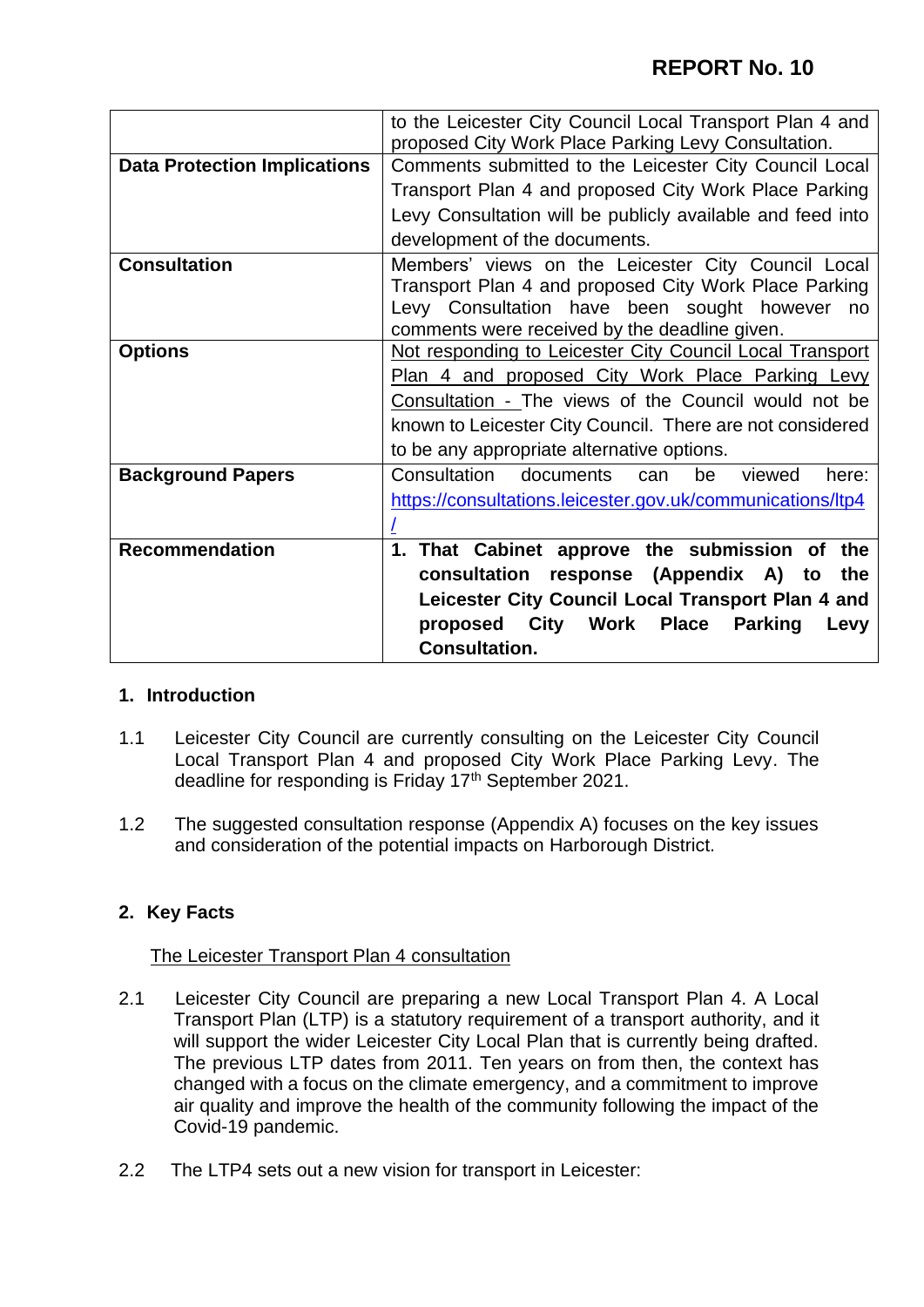*'The Transport Vision for Leicester is for a carbon neutral, growing, healthy, accessible and connected city, with clean air supporting a high quality of life and travel experience for people and a vibrant local economy'.*

- 2.3 The vision is supported by ambitions for Leicester up to 2036:
	- 100% zero emission vehicles
	- More people regularly working from home and more responsible use of cars for necessary trips only
	- Public transport, Park and Ride, cycling or personal e-mobility will be the first choice for longer journeys for most people
	- Active transport, cycling and walking will be the first choice for shorter journeys for most people
	- A thriving, accessible city centre that is easy to move around in and supports economic growth in the whole city
	- Healthier neighbourhoods, aiming for all local services to be available by walking or cycling within 15 minutes, with cleaner air and a safer local environment
	- A rush-hour free city, gradually managing traffic to reduce peak hour demands.
- 2.4 Three central themes and associated programmes of work are identified to deliver the vision.

Connected Corridors and Hubs

- Connected commuter corridors for buses, cycling and walking
- Greenlines electric bus network
- New and improved Park and Ride sites
- Transformed Leicester Rail Station.

### Connected Healthy Neighbourhoods

- Connected cycling and walking network city centre and local neighbourhoods
- Good local bus network
- Fewer and cleaner vehicles in neighbourhoods.

### Managing demand for car use

- Parking management and co-ordination
- Behaviour change
- Smart transport
- Network management
- Workplace Parking Levy.
- 2.5 The LTP4 sets out some transport investment priorities for the City including:
	- 'Greenlines' a cross city electric express bus network with seamless ticketing and improved services with better frequencies covering more areas of Leicester.